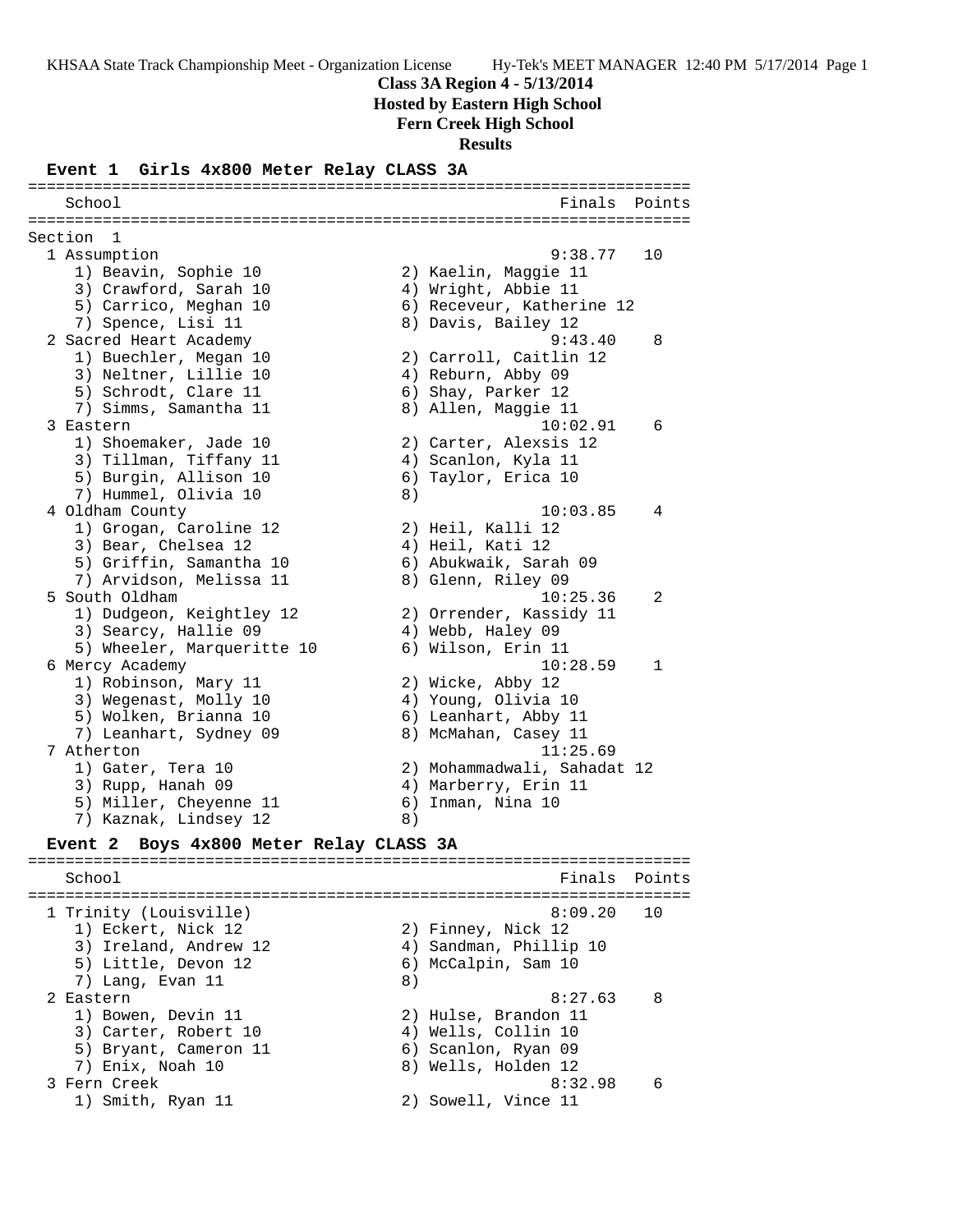## **Class 3A Region 4 - 5/13/2014**

 **Hosted by Eastern High School**

#### **Fern Creek High School**

#### **Results**

## **....Event 2 Boys 4x800 Meter Relay CLASS 3A**

| 3) Young, Kyle 11         |    | 4) Miller, Dwayne 12     |   |
|---------------------------|----|--------------------------|---|
| 5) Robles, Alexie 11      |    | 6) Bennett, Taumani 11   |   |
| 7) Fong, Adrian 11        |    | 8) Jackson, Jaron 12     |   |
| 4 Oldham County           |    | 8:40.19                  | 4 |
| 1) Drury, Michael 09      |    | 2) Rochet, Dre 12        |   |
| 3) Romero, Dylan 12       |    | 4) Lega, Tyler 12        |   |
| 5) Maddy, Drew 12         |    | 6) Montgomery, Shaun 10  |   |
| 7) Hoffman, Ben 12        |    | 8) Korzeniowski, Kris 11 |   |
| 5 Atherton                |    | 8:58.56                  | 2 |
| 1) Grimm, Kainen 10       |    | 2) Mayfield, Tom 12      |   |
| 3) Mcdonald, Josh 11      |    | 4) Grady, Marcus 10      |   |
| 5) Bender, Jamal 10       |    | 6) Buckman, Joseph 12    |   |
| 7) Driskoll, Zachary 09   |    | 8) Parker, Bailey 10     |   |
| 6 South Oldham            |    | 9:03.08                  | 1 |
| 1) Brown, Joseph 10       |    | 2) Sanford, Jared 11     |   |
| 3) Thomas, Camden 10      |    | 4) Tinal, Hayden 10      |   |
| 5) Dowdy, Cole 10         |    | 6) Skeeters, Aidan 10    |   |
| 7) Dowdy, Tanner 10       |    | 8) Law, James 12         |   |
| 7 Louisville Ballard      |    | 9:09.26                  |   |
| 1) Cobb, Evan 11          |    | 2) Dunlap, Tristan 10    |   |
| 3) Petiprin, Dylan 11     |    | 4) Pirraglia, August 09  |   |
| 5) Granger, Vincent 10    |    | 6) Hindi, Mohammed 11    |   |
| 7) Woodson, Isaiah 10     | 8) |                          |   |
| 8 Southern                |    | 9:50.35                  |   |
| 1) Wickcliffe, Derrick 10 |    | 2) Kimiwok, Mayik 12     |   |
| 3) Skinner, Andrew 09     |    | 4) Smith, Jameel 11      |   |
| 5) Talbot, Jaylen 10      |    | 6) Evans, Cameron 09     |   |

#### **Event 3 Girls 100 Meter Hurdles CLASS 3A**

======================================================================= Name The Year School Team Points Points ======================================================================= 1 Sherrard, Kelsey 11 Mercy Academy 19.81 2 Johnson, Haley 10 Assumption 20.41 3 Goodrum, Hannah 12 Seneca 20.58 4 Wolff, Madison 09 South Oldham 21.44 Section 2 1 Johnson, Ke'Asia 10 Eastern 15.03 10 2 Watkins, Ashya 11 Louisville Ballard 16.63 8 3 Warrick, Jazmine 11 Louisville Ballard 17.82 6 4 Gray, Keegan 10 Assumption 17.86 4 5 Whitehill, Rachel 11 Oldham County 18.52 2 6 Cox, Kelsey 09 Oldham County 18.88 1 7 Cowley, Tevy 10 Sacred Heart 19.42 8 Smith, Daley 11 Mercy Academy 19.54

#### **Event 4 Boys 110 Meter Hurdles CLASS 3A**

======================================================================= Name The Year School Team Points Points ======================================================================= Section 1 1 Meek, Terran 12 Louisville Ballard 14.75 10 2 Rogers, Osha 12 Eastern 14.98 8 3 Swabek, Cody 12 Trinity (Lou 15.23 6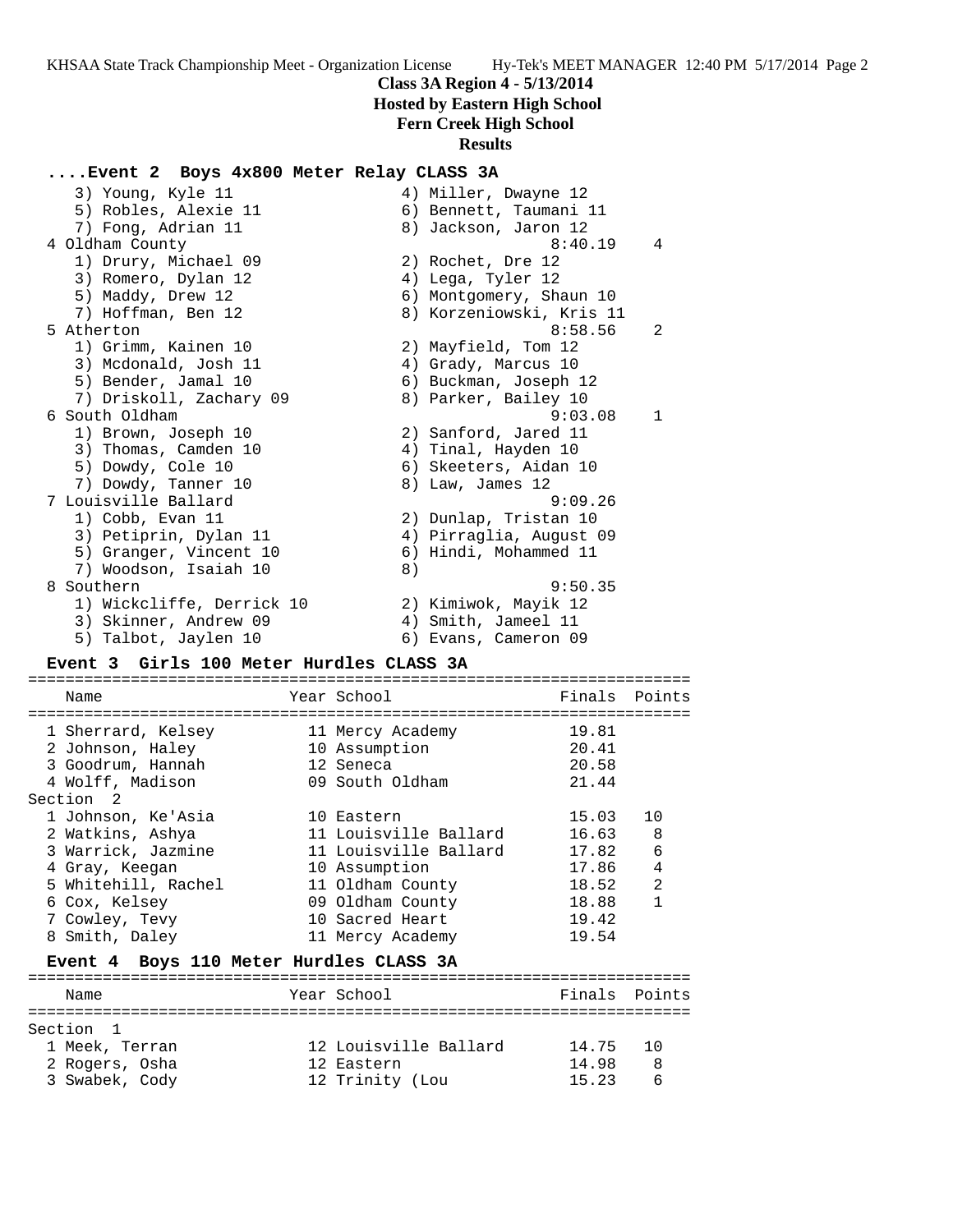# **Class 3A Region 4 - 5/13/2014**

 **Hosted by Eastern High School**

# **Fern Creek High School**

# **Results**

| Event 4 Boys 110 Meter Hurdles CLASS 3A |                       |               |                |
|-----------------------------------------|-----------------------|---------------|----------------|
| 4 Charles, Evan                         | 10 Oldham County      | 17.28         | 4              |
| 5 Diehl, J.P.                           | 11 Trinity (Lou       | 17.66         | 2              |
| 6 Whitehill, Rj                         | 10 Oldham County      | 19.21         | $\mathbf{1}$   |
| 7 Beyerle, David                        | 09 South Oldham       | 19.94         |                |
| Event 5 Girls 100 Meter Dash CLASS 3A   |                       |               |                |
| Name                                    | Year School           | Finals Points |                |
|                                         | 09 South Oldham       | 13.99         |                |
| 1 Stolz, Charity<br>2 Blake, Amelia     | 10 Assumption         | 14.05         |                |
| 3 Litrell, Alexis                       | 10 Sacred Heart       | 14.18         |                |
| 4 Boston, Emily                         | 12 Mercy Academy      | 14.75         |                |
| 5 Briggs, Sharmaine                     | 11 Southern           | 15.41         |                |
| 6 Ritsch, Caitlyn                       | 10 Mercy Academy      | 15.55         |                |
| Section <sub>2</sub>                    |                       |               |                |
| 1 Williams, Shante                      | 09 Louisville Ballard | 13.38         | 2              |
| 2 Smith, Tamia                          | 09 Southern           | 13.51         |                |
| 3 Goodrum, Hannah                       | 12 Seneca             | 13.59         |                |
| 4 Gill, Dominique                       | 11 South Oldham       | 13.87         |                |
| 5 Caudill, Samanth                      | 11 Atherton           | 13.89         |                |
| 6 Adams, Aleea                          | 09 Atherton           | 13.96         |                |
| Section 3                               |                       |               |                |
| 1 Bryar, Shannon                        | 12 Eastern            | 12.95         | 10             |
| 2 Layne, Jayla                          | 11 Eastern            | 13.00         | 8              |
| 3 Marrs, Alyson                         | 10 Louisville Ballard | 13.19         | 6              |
| 4 Woodard, Persia                       | 10 Fern Creek         | 13.31         | $\overline{4}$ |
| 5 Amshoff, Elise                        | 11 Assumption         | 13.44         | $\mathbf{1}$   |
| 6 Woodard, Jazell                       | 11 Sacred Heart       | 13.53         |                |
| 7 Underwood, Myah                       | 11 Oldham County      | 13.53         |                |
| -- Leach, Deonsha                       | 12 Fern Creek         | FS            |                |
| Event 6 Boys 100 Meter Dash CLASS 3A    |                       |               |                |
| Name                                    | Year School           | Finals Points |                |
| Section<br>2                            |                       |               |                |
| 1 Lawrence, Tyler                       | 12 Jeffersontown      | 11.52         |                |
| 2 Bivins, Tyler                         | 12 Eastern            | 11.59         |                |
| 3 Williams, TriCorion                   | 12 South Oldham       | 11.72         |                |
| 4 Harris, Abryn                         | 09 Southern           | 11.76         |                |
| 5 Cain, Jonathan                        | 12 Seneca             | 11.81         |                |
| 6 Anderson, Luke                        | 12 Oldham County      | 11.81         |                |
| 7 Schindler, Cody                       | 10 Oldham County      | 11.89         |                |
| 8 Sullivan, Le Angelo                   | 11 Atherton           | 12.14         |                |
| Section 3                               |                       |               |                |
| 1 Layfield, James                       | 10 Eastern            | 11.18         | 10             |
| 2 Ballard, Mikal                        | 11 Seneca             | 11.18         | 8              |
| 3 Bush, William                         | 12 Louisville Ballard | 11.23         | 6              |
| 4 Smith, Kyle                           | 12 Trinity (Lou       | 11.30         | 4              |
| 5 Baker, Rhyan                          | 12 Louisville Ballard | 11.36         | 2              |
| 6 Mucker, Kameron                       | 11 Jeffersontown      | 11.38         | 1              |
| 7 Loveley, Marquis                      | 11 South Oldham       | 11.46         |                |
| 8 Johnson, Ahmad                        | 09 Trinity (Lou       | 11.54         |                |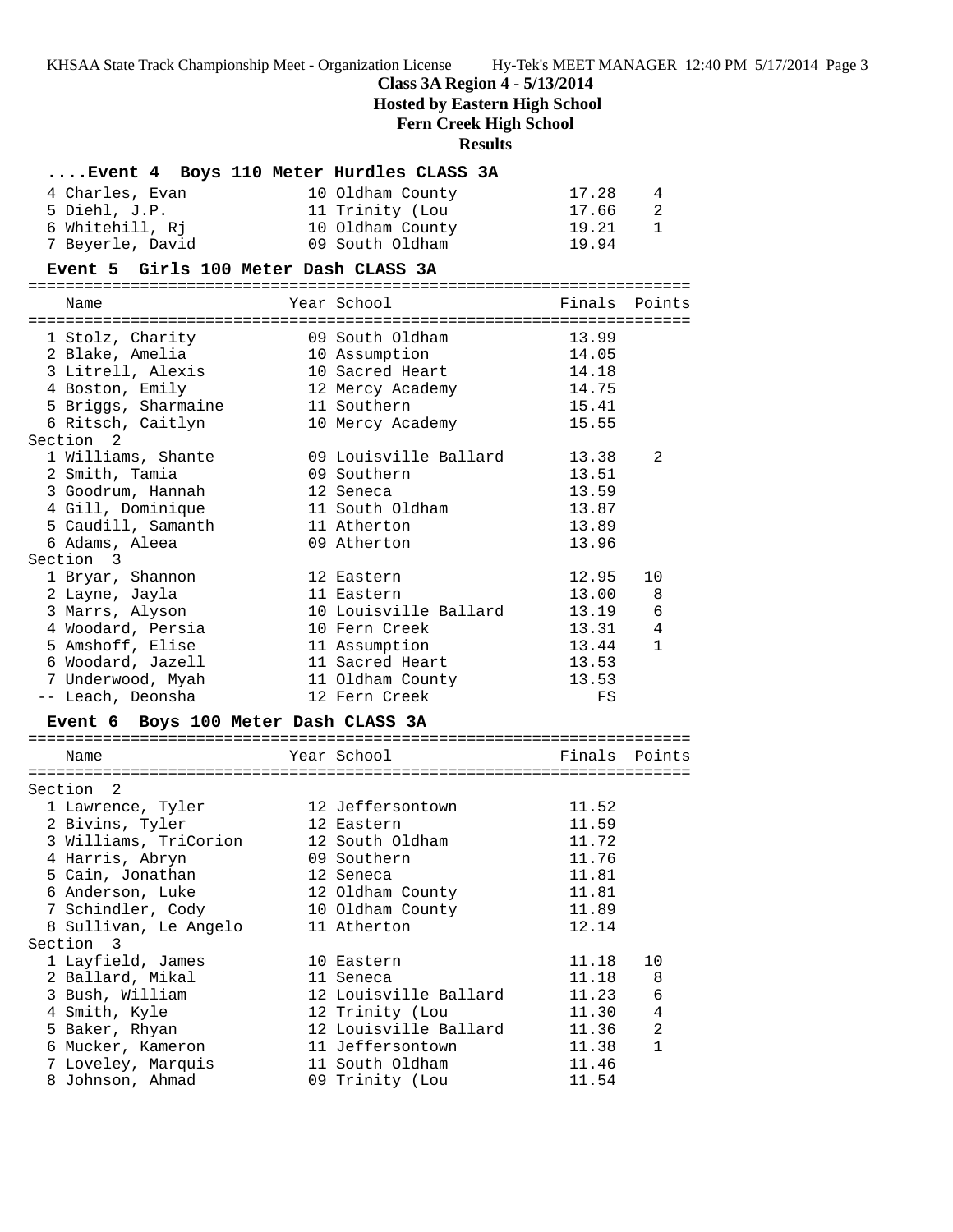**Class 3A Region 4 - 5/13/2014**

 **Hosted by Eastern High School**

**Fern Creek High School**

**Results**

#### **Event 7 Girls 4x200 Meter Relay CLASS 3A**

======================================================================= School **Finals** Points ======================================================================= Section 2 1 Oldham County 1:45.91 10 1) Reinert, Ally 10 2) Reyna-padilla, Ashley 10 3) Wheeler, Summer 12 (4) Kogut, Cameron 11 5) Heil, Kalli 12 6) Arvidson, Melissa 11 7) Underwood, Myah 11 8) Honeycutt, Madison 12 2 Eastern 1:46.06 8 1) Bryar, Shannon 12 2) Buchanon, Lauren 09 3) Singleton, Keyanna 11 4) Spaulding, Jade 12 5) Layne, Jayla 11 6) Saunders, Jordan 11 7) Denning, Jumyia 09 8) Johnson, Ke'Asia 10 3 Atherton 1:52.02 6 1) Adams, Aleea 09 2) Wright, Summer 11 3) Caudill, Samanth 11 4) Collman, Simone 10 5) Kaznak, Lindsey 12 6) Marberry, Erin 11 7) Trexler, Riley 12 8) Burns, Keaira 10 4 Assumption 1:54.29 4 1) Mccarty, Mallory 11 2) Brockhoff, Hallie 09 3) Moore, Taylor 09 4) Flomo, Regina 11 5) Amshoff, Elise 11 (6) Crotty, Annie 12 7) Parker, Kristen 10 8) Wiegel, Emily 09 5 Sacred Heart Academy 1:55.47 2 1) Jones, Melissa 09 2) Hammann, Sophia 11 3) Haugh, Carolyn 12 4) Roberts, Savanna 09 5) Bennet, Rachel 09 (6) Litrell, Alexis 10 7) Huff, Alexa 12 8) Bushong, Jenna 09 6 Seneca 1:58.80 1 1) Moore, Brandee 12 2) Chappell, Shamyra 12 3) Walker, Keara 11 (1988) 4) Ninamou, Marie 09 5) Goodrum, Hannah 12 (6) -- Southern DQ 1) Askew, Shalonda 11 2) Elliot, Tamia 09 3) Smith, Tamia 09 4) Stanton, Tomesia 12 5) Nolan, Briana 11 (6) -- Mercy Academy DQ 1) Gibbons, Alexis 10 2) Senn, Tristen 12 3) Sherrard, Kelsey 11  $\hskip1cm$  4) Hennis, Olivia 10 5) Boston, Emily 12 6) Smith, Daley 11 7) Wegenast, Molly 10 8) Ritsch, Caitlyn 10

#### **Event 8 Boys 4x200 Meter Relay CLASS 3A** =======================================================================

School **Finals Points** Points Points Points Points Points Points Points Points Points Points Points Points Points Points Points Points Points Points Points Points Points Points Points Points Points Points Points Points Poi ======================================================================= 1 Trinity (Louisville) 1:29.36 10 1) Sanders, Austin 11 2) Cawood, Michael 12 3) Gilcrease, Aaron 11 4) Johnson, Ahmad 09 5) Martinette, Patrick 12 6) Biddix, Santo 10 7) Smith, Kyle 12 8) 2 Eastern 1:30.84 8 1) Bivins, Tyler 12 2) Layfield, James 10 3) Jackson, Deandre 11  $\hskip10mm 4$ ) Kozma, Zach 11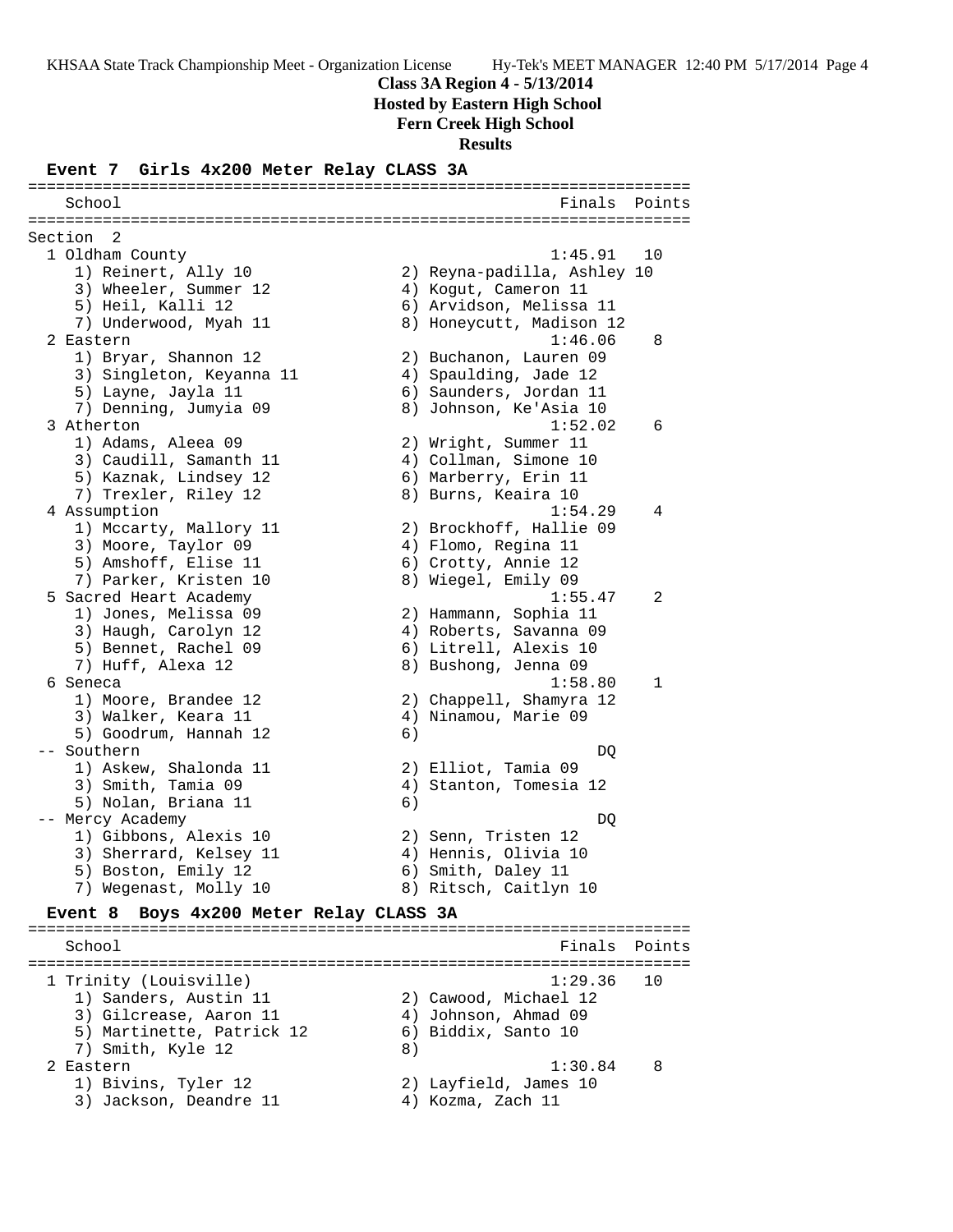## **Class 3A Region 4 - 5/13/2014**

 **Hosted by Eastern High School**

# **Fern Creek High School**

## **Results**

# **....Event 8 Boys 4x200 Meter Relay CLASS 3A**

| 5) Favors, Bryce 08<br>3 Oldham County |                 | 6) McClain, Antonio 11<br>1:32.95 | 6            |
|----------------------------------------|-----------------|-----------------------------------|--------------|
| 1) Corral, Josh 12                     |                 | 2) Pyle, Samuel 10                |              |
| 3) Boaz, Seth 10                       |                 | 4) Schindler, Cody 10             |              |
| 5) Anderson, Luke 12                   |                 | 6) McDonough, Devin 12            |              |
| 7) Baker, Jaret 10                     |                 | 8) Charles, Evan 10               |              |
| 4 Louisville Ballard                   |                 | 1:33.39                           | 4            |
| 1) Baker, Rhyan 12                     |                 | 2) Masden, Moe 11                 |              |
| 3) Omenyinma, Kelechi 11               |                 | 4) Collins, Isaiah 11             |              |
| 5) Jones, Kassaun 09                   |                 | 6) Boleware, Kameron 12           |              |
| 7) Meek, Terran 12                     |                 | 8) Bush, William 12               |              |
| 5 Jeffersontown                        |                 | 1:34.77                           | 2            |
| 1) Mucker, Kameron 11                  |                 | 2) Gipson, Dereke 10              |              |
| 3) Adkins, Dylan 09                    |                 | 4) Busby, Dondre 12               |              |
| 6 Southern                             |                 | 1:36.39                           | $\mathbf{1}$ |
| 1) Smith, Jameel 11                    |                 | 2) Harris, Abryn 09               |              |
| 3) Kimiwok, Mayik 12                   |                 | 4) Skinner, Andrew 09             |              |
| 5) Talbot, Jaylen 10                   |                 | 6) Wickcliffe, Derrick 10         |              |
| -- Seneca                              |                 | DNF                               |              |
| 1) Harris, Travon 11                   |                 | 2) Cain, Jonathan 12              |              |
| 3) Jackson, Aldwin 11                  |                 | 4) Ballard, Mikal 11              |              |
| -- Atherton                            |                 | DO                                |              |
| 1) Sullivan, Le Angelo 11              |                 | 2) Hayes, Deshawn 12              |              |
| 3) Tedtman, Sam 12                     |                 | 4) Patterson, Maric 10            |              |
| 5) Eisert, Elijah 12                   |                 | 6) Mc Laurin, Javau 10            |              |
| Event 9 Girls 1600 Meter Run CLASS 3A  |                 |                                   |              |
|                                        |                 |                                   |              |
| Name                                   | Year School     | Finals                            | Points       |
| Section 1                              |                 |                                   |              |
| 1 Allen, Maggie                        | 11 Sacred Heart | 5:00.92                           | 10           |
| 2 Simms, Samantha                      | 11 Sacred Heart | 5:09.63                           | - 8          |
|                                        |                 |                                   |              |

|  | 3 Receveur, Katherine | 12 Assumption    | 5:16.67 | 6              |
|--|-----------------------|------------------|---------|----------------|
|  | 4 Carrico, Meghan     | 10 Assumption    | 5:21.62 | 4              |
|  | 5 Wolken, Brianna     | 10 Mercy Academy | 5:28.27 | $\mathfrak{D}$ |
|  | 6 Glenn, Riley        | 09 Oldham County | 5:43.92 |                |
|  | 7 Dudgeon, Keightley  | 12 South Oldham  | 5:53.04 |                |
|  | 8 Scanlon, Kyla       | 11 Eastern       | 5:59.97 |                |
|  | 9 Heil, Kalli         | 12 Oldham County | 6:03.91 |                |
|  | 10 Inman, Nina        | 10 Atherton      | 6:05.24 |                |
|  | 11 Wicke, Abby        | 12 Mercy Academy | 6:15.76 |                |
|  | 12 Miller, Cheyenne   | 11 Atherton      | 6:24.23 |                |
|  |                       |                  |         |                |

#### **Event 10 Boys 1600 Meter Run CLASS 3A**

| Name                                                                                                             | Year School                                                                                           | Finals Points                                                  |                                              |
|------------------------------------------------------------------------------------------------------------------|-------------------------------------------------------------------------------------------------------|----------------------------------------------------------------|----------------------------------------------|
| 1 Eckert, Nick<br>2 Sandman, Phillip<br>3 Wells, Collin<br>4 Grady, Marcus<br>5 Tinal, Hayden<br>6 Brown, Joseph | 12 Trinity (Lou<br>10 Trinity (Lou<br>10 Eastern<br>10 Atherton<br>10 South Oldham<br>10 South Oldham | 4:36.22<br>4:43.38<br>4:50.40<br>4:52.39<br>4:52.61<br>4:52.75 | - 8<br>6<br>$\overline{4}$<br>$\mathfrak{D}$ |
|                                                                                                                  |                                                                                                       |                                                                |                                              |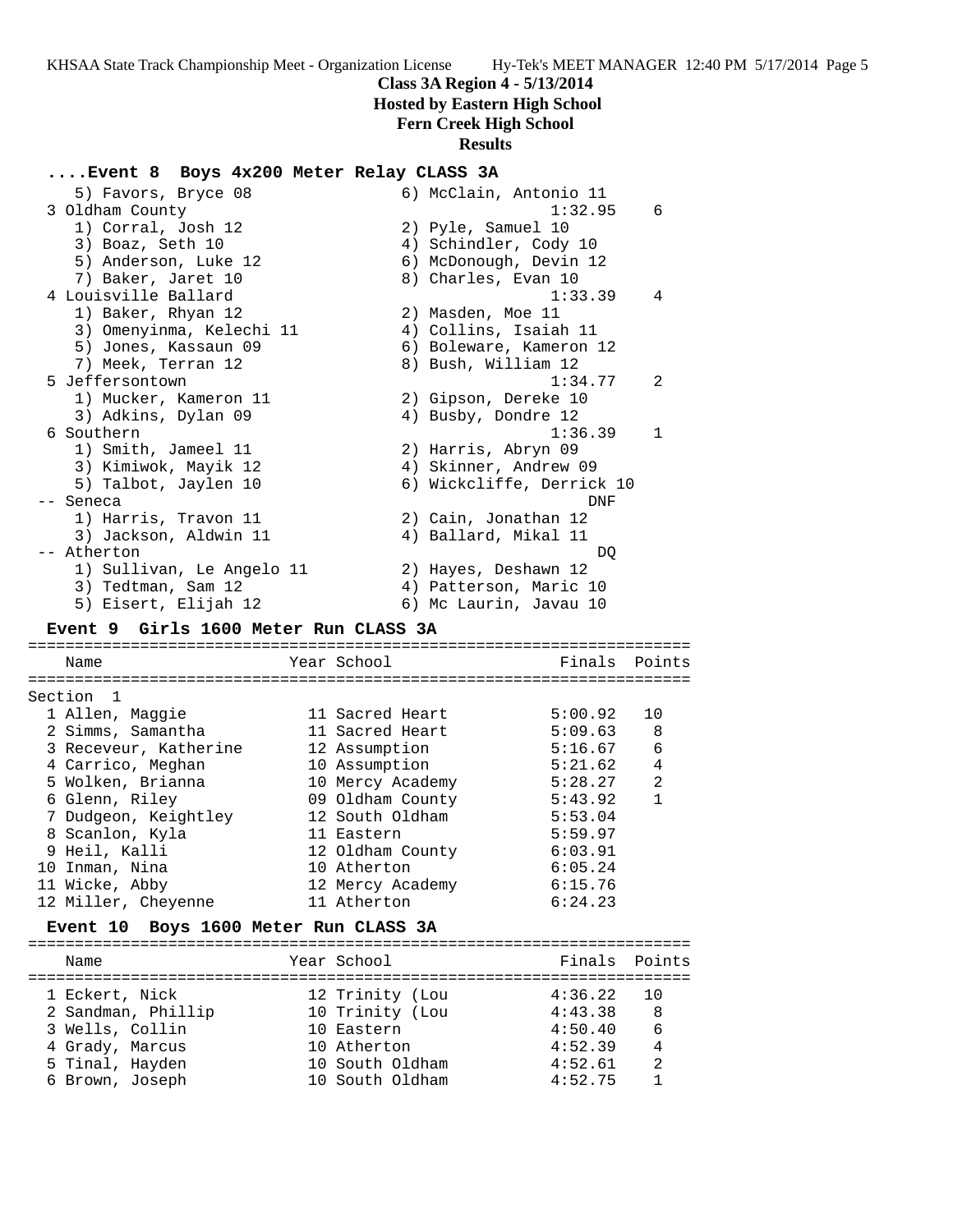**Class 3A Region 4 - 5/13/2014**

 **Hosted by Eastern High School**

## **Fern Creek High School Results ....Event 10 Boys 1600 Meter Run CLASS 3A** 7 Montgomery, Shaun 10 Oldham County 5:04.07 8 Lega, Tyler 12 Oldham County 5:09.07 9 Grimm, Kainen 10 Atherton 5:09.87 10 Petiprin, Dylan 11 Louisville Ballard 5:17.83 11 Richardson, Jefferson 10 Eastern 5:20.85 12 Wickcliffe, Derrick 10 Southern 5:46.57 13 Hindi, Mohammed 11 Louisville Ballard 5:53.01 14 Summerlin, Jonathan 10 Jeffersontown 5:53.96 15 Evans, Cameron 09 Southern 6:02.38 **Event 11 Girls 4x100 Meter Relay CLASS 3A** ======================================================================= School **Finals Points** Points Points Points Points Points Points Points Points Points Points Points Points Points Points Points Points Points Points Points Points Points Points Points Points Points Points Points Points Poi ======================================================================= 1 South Oldham 55.49 1) Gill, Brianna 09 2) Gill, Dominique 11 3) Grimm, Shelby 10 (4) Stolz, Charity 09 5) Netherwood, Sabrina 09 6) Wolff, Madison 09 2 Southern 55.61 1) Elliot, Tamia 09 2) Nolan, Briana 11 3) Smith, Tamia 09 4) Stanton, Tomesia 12 5) Miller, Deja 09 (6) 3 Mercy Academy 56.87 1) Senn, Tristen 12 2) Boston, Emily 12 3) Ritsch, Caitlyn 10 4) Derenoncourt, Jasmine-Rose 09 5) Smith, Daley 11 6) Young, Olivia 10 7) Wegenast, Molly 10  $\hphantom{\text{2.65}$  8) Robinson, Mary 11 Section 2<br>1 Assumption 1 Assumption 50.79 10 1) Wiegel, Emily 09 2) Brockhoff, Hallie 09 3) Flomo, Regina 11 (4) Crotty, Annie 12 5) Mccarty, Mallory 11 6) Moore, Taylor 09 7) Amshoff, Elise 11 8) Parker, Kristen 10 2 Eastern 51.15 8 1) Bryar, Shannon 12 2) Saunders, Jordan 11 3) Singleton, Keyanna 11 4) Spaulding, Jade 12 5) Layne, Jayla 11 6) Buchanon, Lauren 09 7) Denning, Jumyia 09 8) Johnson, Ke'Asia 10 3 Seneca 51.49 6 1) Moore, Brandee 12 2) Chappell, Shamyra 12 3) Walker, Keara 11  $\qquad \qquad \qquad$  4) Ninamou, Marie 09 5) Goodrum, Hannah 12 (6) 4 Oldham County 51.75 4 1) Arvidson, Melissa 11 2) Reyna-padilla, Ashley 10 3) Underwood, Myah 11  $\hphantom{\text{2.25} (a)} 4$ ) Reinert, Ally 10 5) Cox, Kelsey 09 6) Tetidrick, Casey 11 7) Honeycutt, Madison 12 8) Whitehill, Rachel 11 5 Louisville Ballard 52.24 2 1) Watkins, Ashya 11 2) Williams, Shante 09 3) Marrs, Alyson 10 4) Warrick, Jazmine 11

- 5) Johnson, Aspyn 10 6) Welch, Christie 11 7) Lovelace, Grace 09 8) Williams, Sharleeta 10
- 6 Fern Creek 52.47 1
	- 1) Lado, Jane 10 2) Leach, Deonsha 12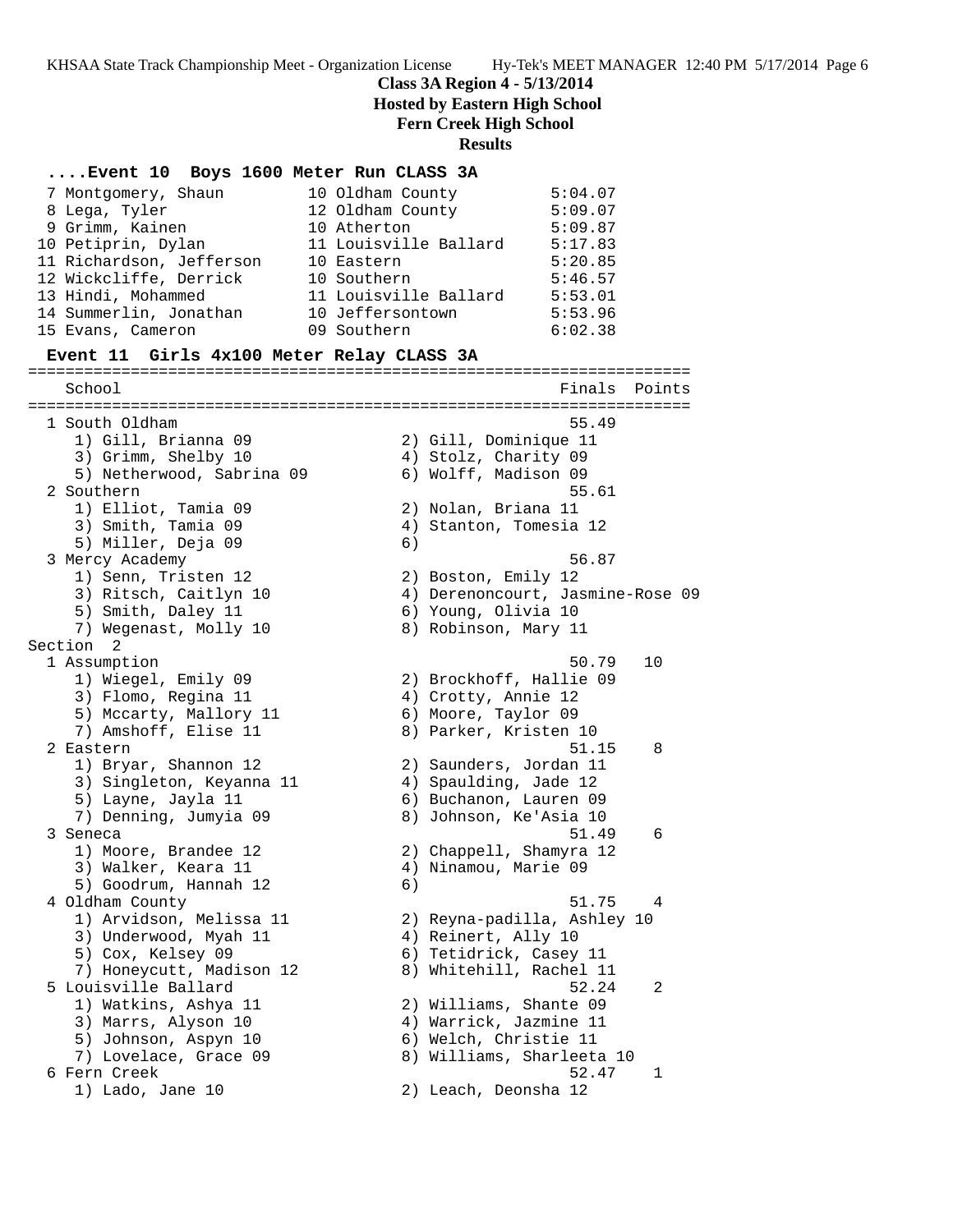#### **Class 3A Region 4 - 5/13/2014**

#### **Hosted by Eastern High School**

**Fern Creek High School**

#### **Results**

#### **....Event 11 Girls 4x100 Meter Relay CLASS 3A**

| 3) Olayemi, Demi 10    |    | 4) Woodard, Persia 10   |
|------------------------|----|-------------------------|
| 5) Thomas, Shyarah 09  |    | 6) Thompson, Reyonna 10 |
| 7) Scott, Shay 12      | 8) |                         |
| 7 Sacred Heart Academy |    | 52.47                   |
| 1) Litrell, Alexis 10  |    | 2) Woodard, Jazell 11   |
| 3) Haugh, Carolyn 12   |    | 4) Jones, Melissa 09    |
| 5) Bennet, Rachel 09   |    | 6) Long, Tarryn 09      |
| 7) Cowley, Tevy 10     |    | 8) Mccanna, Molly 09    |
| 8 Atherton             |    | 55.03                   |
| 1) Adams, Aleea 09     |    | 2) Trexler, Riley 12    |
| 3) Caudill, Samanth 11 |    | 4) Collman, Simone 10   |
| 5) Kaznak, Lindsey 12  |    | 6) Marberry, Erin 11    |
| 7) Burns, Keaira 10    |    | 8) Wright, Summer 11    |
|                        |    |                         |

#### **Event 12 Boys 4x100 Meter Relay CLASS 3A**

======================================================================= School **Finals Points** ======================================================================= 1 Louisville Ballard 43.52 10 1) Baker, Rhyan 12 2) Masden, Moe 11 3) Meek, Terran 12 4) Omenyinma, Kelechi 11 5) Bush, William 12 6) Collins, Isaiah 11 7) Jones, Kassaun 09 8) Woodson, Isaiah 10 2 Seneca 44.30 8 1) Harris, Travon 11 2) Cain, Jonathan 12 3) Jackson, Aldwin 11 (4) Ballard, Mikal 11 3 South Oldham 44.68 6 1) Propp, Daniel 10 2) Williams, TriCorion 12 3) Loveley, Marquis 11  $\qquad \qquad$  4) Pierce, Drew 09 5) Beyerle, David 09 6) Sanford, Jared 11 7) Smith, Rashard 10 8) Hoover, Dyllon 09 4 Eastern 45.00 4 1) Bivins, Tyler 12 2) McClain, Antonio 11 3) Jackson, Deandre 11  $\hskip10mm 4$ ) Kozma, Zach 11 5) Layfield, James 10 (6) Favors, Bryce 08 5 Trinity (Louisville) 45.24 2 1) Sanders, Austin 11 2) Sides-Johnson, Marcus 10 3) Johnson, Ahmad 09 (4) Biddix, Santo 10 5) Martinette, Patrick 12 6) Cawood, Michael 12 7) Gilcrease, Aaron 11 and 8) Smith, Kyle 12 6 Jeffersontown 45.29 1 1) Busby, Dondre 12 2) Mucker, Kameron 11 3) Adkins, Dylan 09 4) Lawrence, Tyler 12 7 Oldham County 45.80 1) Anderson, Luke 12 2) McDonough, Devin 12 3) Schindler, Cody 10 (4) Charles, Evan 10 5) Corral, Josh 12 6) Grogan, Tom 09 7) Baker, Jaret 10 8) Boaz, Seth 10 8 Atherton 48.45 1) Patterson, Maric 10 2) Hayes, Deshawn 12 3) Sullivan, Le Angelo 11  $\qquad \qquad$  4) Tedtman, Sam 12 5) Eisert, Elijah 12 6) Mc Laurin, Javau 10 7) Mcdonald, Josh 11 8)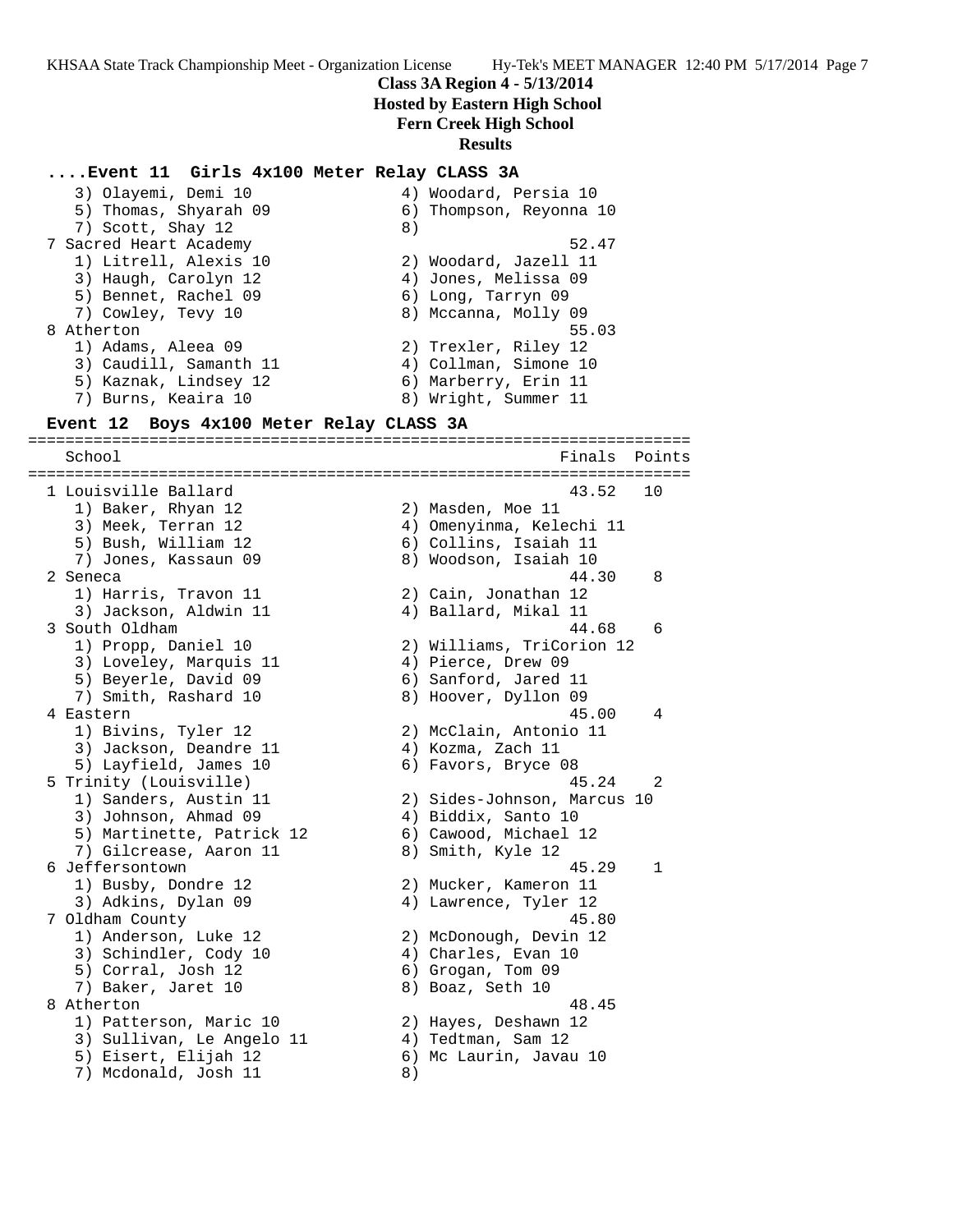## **Class 3A Region 4 - 5/13/2014**

 **Hosted by Eastern High School**

## **Fern Creek High School**

#### **Results**

# **Event 13 Girls 400 Meter Dash CLASS 3A**

| Name                                  | Year School                      |         | Finals Points  |
|---------------------------------------|----------------------------------|---------|----------------|
| 1 Ninamou, Marie                      | 09 Seneca                        | 1:01.38 | $\mathbf{1}$   |
| 2 Collman, Simone                     | 10 Atherton                      | 1:01.95 |                |
| 3 Long, Tarryn                        | 09 Sacred Heart                  | 1:04.99 |                |
| 4 Huff, Alexa                         | 12 Sacred Heart                  | 1:09.77 |                |
| 5 Simmons, Paisley                    | 09 Eastern                       | 1:10.76 |                |
| 6 Askew, Shalonda                     | 11 Southern                      | 1:22.34 |                |
| Section 3                             |                                  |         |                |
| 1 Gibbons, Alexis                     | 10 Mercy Academy                 | 58.28   | 10             |
| 2 Wheeler, Summer                     | 12 Oldham County                 | 58.85   | 8              |
| 3 Wiegel, Emily                       | 09 Assumption                    | 59.26   | 6              |
| 4 McMurchie, Sarah                    | 10 Oldham County                 | 1:00.64 | 4              |
| 5 Buchanon, Lauren                    | 09 Eastern                       | 1:00.70 | 2              |
| 6 Hennis, Olivia                      | 10 Mercy Academy                 | 1:01.74 |                |
| 7 Spence, Lisi                        | 11 Assumption                    | 1:02.03 |                |
| 8 Wright, Summer                      | 11 Atherton                      | 1:03.07 |                |
| Event 14 Boys 400 Meter Dash CLASS 3A |                                  |         |                |
|                                       |                                  |         |                |
| Name                                  | Year School                      | Finals  | Points         |
| Section 1                             |                                  |         |                |
| 4 Bennett, Taumani                    | 11 Fern Creek                    | 58.56   |                |
| Section <sub>2</sub>                  |                                  |         |                |
| 1 Carter, Robert                      | 10 Eastern                       | 55.77   |                |
| 2 Granger, Vincent                    | 10 Louisville Ballard            | 56.39   |                |
| 3 Skinner, Andrew                     | 09 Southern                      | 57.60   |                |
| 4 Driskoll, Zachary                   | 09 Atherton                      | 58.56   |                |
| 5 Mcdonald, Josh                      | 11 Atherton                      | 1:01.02 |                |
| 6 Phillips, Deshaun                   | 11 Seneca                        | 1:03.61 |                |
| Section 3                             |                                  |         |                |
| 1 Cawood, Michael                     | 12 Trinity (Lou                  | 50.18   | 10             |
| 2 Corral, Josh                        | 12 Oldham County                 | 50.41   | 8              |
| 3 Pyle, Samuel                        | 10 Oldham County                 | 51.32   | 6              |
| 4 Gilcrease, Aaron                    | 11 Trinity (Lou                  | 51.46   | $\overline{4}$ |
| 5 Brooking, Aaron                     | 09 South Oldham                  | 54.26   | $\overline{2}$ |
| 6 Woodson, Isaiah                     | 10 Louisville Ballard            | 55.26   | $\mathbf{1}$   |
| 7 Sanford, Jared                      | 11 South Oldham                  | 55.45   |                |
| 8 Kimiwok, Mayik                      | 12 Southern                      | 55.49   |                |
| <b>Event 15</b>                       | Girls 300 Meter Hurdles CLASS 3A |         |                |
| Name                                  | Year School                      | Finals  | Points         |
|                                       |                                  |         |                |
| Section<br>2                          |                                  |         |                |
| 1 Johnson, Ke'Asia                    | 10 Eastern                       | 47.52   | 10             |
| 2 Reyna-padilla, Ashley               | 10 Oldham County                 | 48.15   | 8              |
| 3 Wilson, Erin                        | 11 South Oldham                  | 50.88   | 6              |
| 4 Sherrard, Kelsey                    | 11 Mercy Academy                 | 52.04   | 4              |
| 5 Gray, Keegan                        | 10 Assumption                    | 52.94   | 2              |
| 6 Warrick, Jazmine                    | 11 Louisville Ballard            | 53.79   | 1              |
| 7 Cox, Kelsey                         | 09 Oldham County                 | 54.88   |                |
| 8 Smith, Daley                        | 11 Mercy Academy                 | 55.46   |                |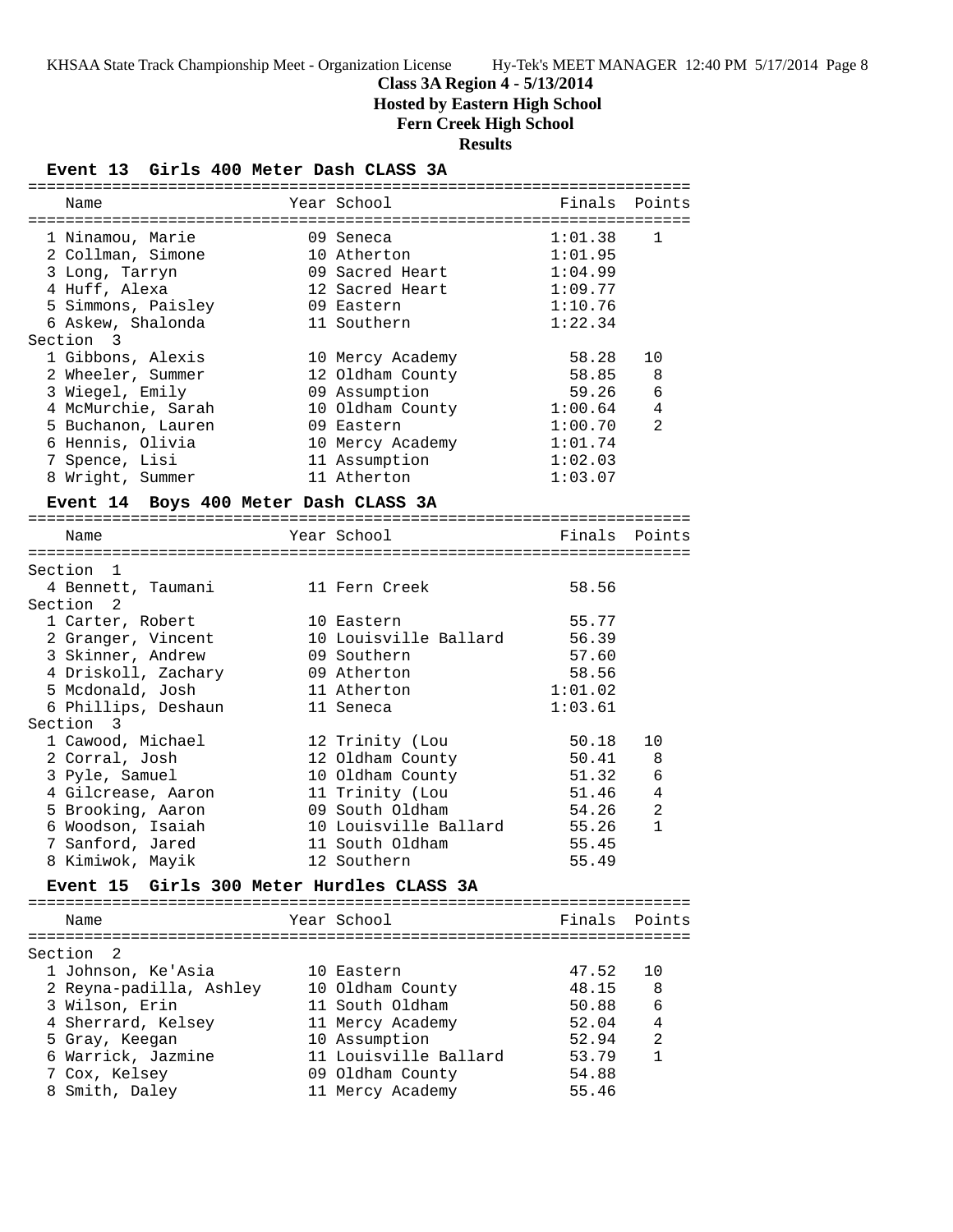#### **Class 3A Region 4 - 5/13/2014**

 **Hosted by Eastern High School**

#### **Fern Creek High School**

**Results**

#### **Event 16 Boys 300 Meter Hurdles CLASS 3A**

| Name                 | Year School           |       | Finals Points |
|----------------------|-----------------------|-------|---------------|
| Section 1            |                       |       |               |
| 1 Stocking, Jonathan | 12 Oldham County      | 42.21 | 10            |
| 2 Rogers, Osha       | 12 Eastern            | 42.62 | 8             |
| 3 Kozma, Zach        | 11 Eastern            | 43.24 | 6             |
| 4 Charles, Evan      | 10 Oldham County      | 43.40 | 4             |
| 5 Diehl, J.P.        | 11 Trinity (Lou       | 43.61 | 2             |
| 6 Beyerle, David     | 09 South Oldham       | 46.64 |               |
| -- Meek, Terran      | 12 Louisville Ballard | DO.   | Obstruction   |
|                      |                       |       |               |

#### **Event 17 Girls 800 Meter Run CLASS 3A**

| Name                     |                                                                                                                        |                                                                                                                                                                                                                                                  |                                                                      |
|--------------------------|------------------------------------------------------------------------------------------------------------------------|--------------------------------------------------------------------------------------------------------------------------------------------------------------------------------------------------------------------------------------------------|----------------------------------------------------------------------|
|                          |                                                                                                                        |                                                                                                                                                                                                                                                  | 10                                                                   |
|                          |                                                                                                                        |                                                                                                                                                                                                                                                  | 8                                                                    |
|                          |                                                                                                                        |                                                                                                                                                                                                                                                  | 6                                                                    |
|                          |                                                                                                                        |                                                                                                                                                                                                                                                  | 4                                                                    |
|                          |                                                                                                                        |                                                                                                                                                                                                                                                  | 2                                                                    |
|                          |                                                                                                                        | 2:29.33                                                                                                                                                                                                                                          | 1                                                                    |
| 7 Carter, Alexsis        |                                                                                                                        | 2:29.37                                                                                                                                                                                                                                          |                                                                      |
| 8 Webb, Haley            |                                                                                                                        | 2:33.12                                                                                                                                                                                                                                          |                                                                      |
| 9 Arvidson, Melissa      |                                                                                                                        | 2:34.12                                                                                                                                                                                                                                          |                                                                      |
| 10 Robinson, Mary        |                                                                                                                        | 2:34.93                                                                                                                                                                                                                                          |                                                                      |
| 11 Mohammadwali, Sahadat |                                                                                                                        | 2:35.32                                                                                                                                                                                                                                          |                                                                      |
| 12 Gater, Tera           |                                                                                                                        | 2:40.68                                                                                                                                                                                                                                          |                                                                      |
| 13 Leanhart, Sydney      |                                                                                                                        | 2:46.14                                                                                                                                                                                                                                          |                                                                      |
|                          | 1 Allen, Maggie<br>2 Receveur, Katherine<br>3 Wright, Abbie<br>4 Neltner, Lillie<br>5 Heil, Kati<br>6 Tillman, Tiffany | Year School<br>11 Sacred Heart<br>12 Assumption<br>11 Assumption<br>10 Sacred Heart<br>12 Oldham County<br>11 Eastern<br>12 Eastern<br>09 South Oldham<br>11 Oldham County<br>11 Mercy Academy<br>12 Atherton<br>10 Atherton<br>09 Mercy Academy | Finals Points<br>2:20.42<br>2:21.71<br>2:22.94<br>2:23.84<br>2:25.02 |

#### **Event 18 Boys 800 Meter Run CLASS 3A**

| Name                   |  | Year School           | Finals Points |                |  |  |  |  |
|------------------------|--|-----------------------|---------------|----------------|--|--|--|--|
|                        |  | ===================== |               |                |  |  |  |  |
| 1 Ireland, Andrew      |  | 12 Trinity (Lou       | 1:56.24       | 10             |  |  |  |  |
| 2 Hoffman, Ben         |  | 12 Oldham County      | 1:58.25       | 8              |  |  |  |  |
| 3 Wells, Holden        |  | 12 Eastern            | 1:58.88       | 6              |  |  |  |  |
| 4 Finney, Nick         |  | 12 Trinity (Lou       | 2:00.11       | $\overline{4}$ |  |  |  |  |
| 5 Mayfield, Tom        |  | 12 Atherton           | 2:02.39       | 2              |  |  |  |  |
| 6 Rochet, Dre          |  | 12 Oldham County      | 2:05.02       | $\mathbf{1}$   |  |  |  |  |
| 7 Bowen, Devin         |  | 11 Eastern            | 2:09.82       |                |  |  |  |  |
| 8 Law, James           |  | 12 South Oldham       | 2:14.44       |                |  |  |  |  |
| 9 Cobb, Evan           |  | 11 Louisville Ballard | 2:14.59       |                |  |  |  |  |
| 10 Pirraglia, August   |  | 09 Louisville Ballard | 2:15.05       |                |  |  |  |  |
| 11 Sowell, Vince       |  | 11 Fern Creek         | 2:15.27       |                |  |  |  |  |
| 12 Smith, Jameel       |  | 11 Southern           | 2:16.28       |                |  |  |  |  |
| 13 Yeung, Simon        |  | 11 Fern Creek         | 2:21.51       |                |  |  |  |  |
| 14 Summerlin, Jonathan |  | 10 Jeffersontown      | 2:24.90       |                |  |  |  |  |
| 15 Taylor, Jalen       |  | 11 Jeffersontown      | 2:26.59       |                |  |  |  |  |
|                        |  |                       |               |                |  |  |  |  |

#### **Event 19 Girls 200 Meter Dash CLASS 3A**

| Name            | Year School      | Finals Points |  |
|-----------------|------------------|---------------|--|
| 1 Senn, Tristen | 12 Mercy Academy | 29.91         |  |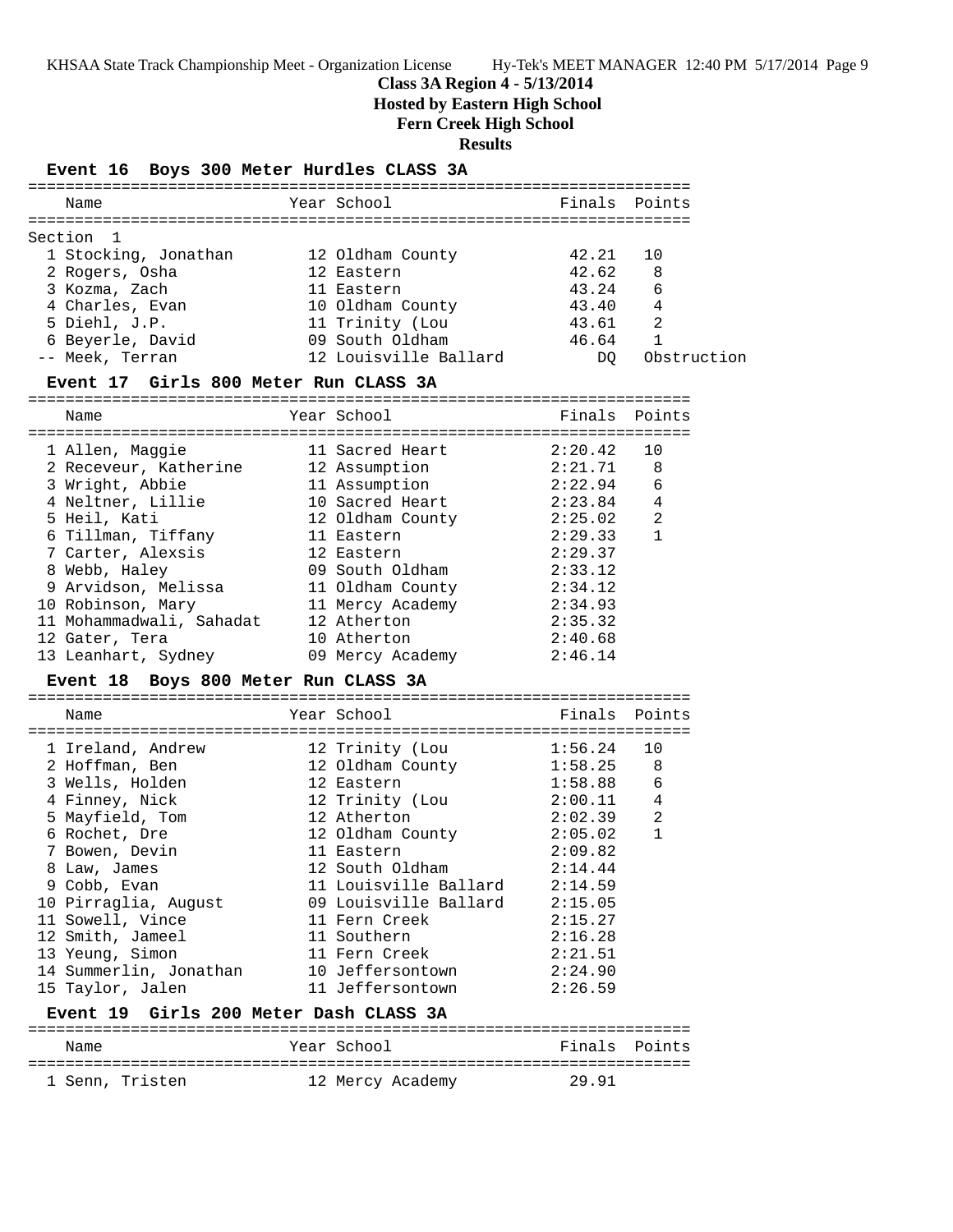## **Class 3A Region 4 - 5/13/2014**

 **Hosted by Eastern High School**

## **Fern Creek High School**

#### **Results**

#### **....Event 19 Girls 200 Meter Dash CLASS 3A**

| 2 Olayemi, Demi    | 10 Fern Creek         | 30.28   |                |
|--------------------|-----------------------|---------|----------------|
| 3 Grimm, Shelby    | 10 South Oldham       | 30.94   |                |
| 4 Boston, Emily    | 12 Mercy Academy      | 31.59   |                |
| Section 2          |                       |         |                |
| 1 Williams, Shante | 09 Louisville Ballard | 28.30   |                |
| 2 Mccarty, Mallory | 11 Assumption         | 28.66   |                |
| 3 Caudill, Samanth | 11 Atherton           | 28.94   |                |
| 4 Haugh, Carolyn   | 12 Sacred Heart       | 29.40   |                |
| 5 Jones, Melissa   | 09 Sacred Heart       | 29.41   |                |
| 6 Adams, Aleea     | 09 Atherton           | 29.46   |                |
| 7 Gill, Dominique  | 11 South Oldham       | 29.98   |                |
| Section 3          |                       |         |                |
| 1 Buchanon, Lauren | 09 Eastern            | 26.25   | 10             |
| 2 Wheeler, Summer  | 12 Oldham County      | 26.26   | 8              |
| 3 Bryar, Shannon   | 12 Eastern            | 26.47 6 |                |
| 4 Crotty, Annie    | 12 Assumption         | 26.93   | $\overline{4}$ |
| 5 Ninamou, Marie   | 09 Seneca             | 27.09   | $\overline{c}$ |
| 6 Underwood, Myah  | 11 Oldham County      | 27.31   | $\mathbf{1}$   |
| 7 Marrs, Alyson    | 10 Louisville Ballard | 27.31   |                |
| 8 Woodard, Persia  | 10 Fern Creek         | 27.61   |                |
|                    |                       |         |                |

#### **Event 20 Boys 200 Meter Dash CLASS 3A**

=======================================================================

|  | Finals                                                                                                                                                                                                                                                                                                              | Points         |
|--|---------------------------------------------------------------------------------------------------------------------------------------------------------------------------------------------------------------------------------------------------------------------------------------------------------------------|----------------|
|  |                                                                                                                                                                                                                                                                                                                     |                |
|  |                                                                                                                                                                                                                                                                                                                     |                |
|  | 23.48                                                                                                                                                                                                                                                                                                               |                |
|  | 23.62                                                                                                                                                                                                                                                                                                               |                |
|  | 23.71                                                                                                                                                                                                                                                                                                               |                |
|  | 24.25                                                                                                                                                                                                                                                                                                               |                |
|  | 24.50                                                                                                                                                                                                                                                                                                               |                |
|  | 24.85                                                                                                                                                                                                                                                                                                               |                |
|  | 25.40                                                                                                                                                                                                                                                                                                               |                |
|  | FS                                                                                                                                                                                                                                                                                                                  |                |
|  |                                                                                                                                                                                                                                                                                                                     |                |
|  | 22.77                                                                                                                                                                                                                                                                                                               | 10             |
|  | 22.87                                                                                                                                                                                                                                                                                                               | - 8            |
|  | 23.01                                                                                                                                                                                                                                                                                                               | 6              |
|  | 23.07                                                                                                                                                                                                                                                                                                               | $\overline{4}$ |
|  | 23.17                                                                                                                                                                                                                                                                                                               | 2              |
|  | 23.37                                                                                                                                                                                                                                                                                                               | $\mathbf{1}$   |
|  | 23.41                                                                                                                                                                                                                                                                                                               |                |
|  | 23.69                                                                                                                                                                                                                                                                                                               |                |
|  | Year School<br>12 Fern Creek<br>11 Eastern<br>11 Seneca<br>09 South Oldham<br>12 Oldham County<br>10 Oldham County<br>11 Atherton<br>09 Jeffersontown<br>12 Trinity (Lou<br>09 Trinity (Lou<br>12 Louisville Ballard<br>11 South Oldham<br>11 Louisville Ballard<br>11 Jeffersontown<br>12 Fern Creek<br>10 Eastern |                |

#### **Event 21 Girls 3200 Meter Run CLASS 3A**

| Name               |  | Year School      | Finals Points |           |
|--------------------|--|------------------|---------------|-----------|
|                    |  |                  |               |           |
| Section 1          |  |                  |               |           |
| 1 Davis, Bailey    |  | 12 Assumption    | 11:18.31      | <u>າດ</u> |
| 2 Carroll, Caitlin |  | 12 Sacred Heart  | 11:24.32      | 8         |
| 3 Buechler, Megan  |  | 10 Sacred Heart  | 11:30.91      | 6         |
| 4 Defler, Kenzley  |  | 12 Assumption    | 11:38.18      | 4         |
| 5 Wolken, Brianna  |  | 10 Mercy Academy | 11:54.95      |           |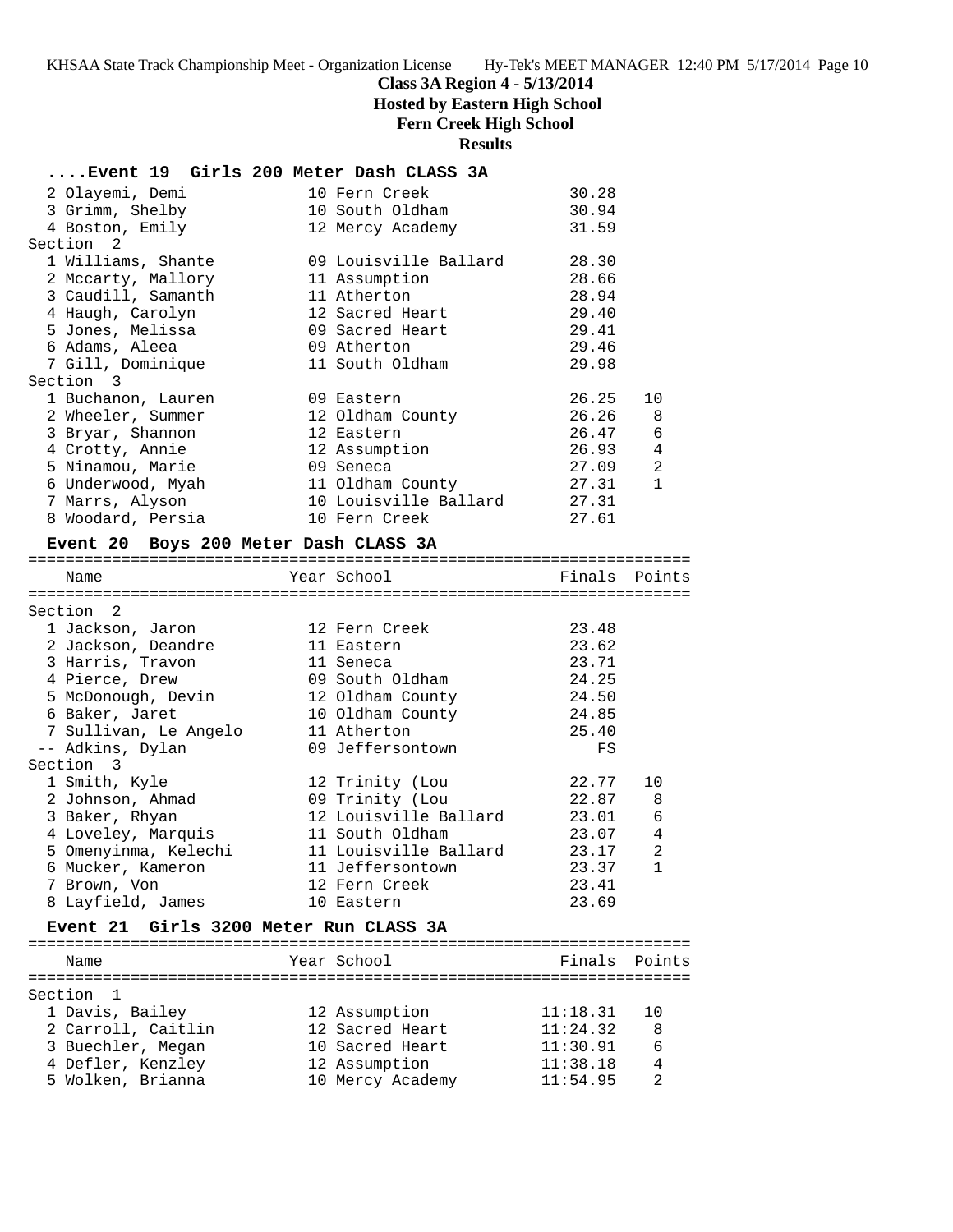# **Class 3A Region 4 - 5/13/2014**

 **Hosted by Eastern High School**

**Fern Creek High School**

#### **Results**

#### **....Event 21 Girls 3200 Meter Run CLASS 3A**

| 6 Searcy, Hallie       | 09 South Oldham       | 12:00.41 |  |
|------------------------|-----------------------|----------|--|
| 7 Abukwaik, Sarah      | 09 Oldham County      | 12:10.13 |  |
| 8 Wheeler, Marqueritte | 10 South Oldham       | 12:13.93 |  |
| 9 Facktor, Rebecca     | 11 Louisville Ballard | 12:30.29 |  |
| 10 Bear, Chelsea       | 12 Oldham County      | 12:35.88 |  |
| 11 Inman, Nina         | 10 Atherton           | 13:48.88 |  |
| 12 Miller, Cheyenne    | 11 Atherton           | 13:50.29 |  |
| 13 McMahan, Casey      | 11 Mercy Academy      | 14:25.08 |  |

#### **Event 22 Boys 3200 Meter Run CLASS 3A**

======================================================================= Name The Year School Team Points Points ======================================================================= 1 Dowdy, Cole 10 South Oldham 9:46.23 10 2 Dowdy, Tanner 10 South Oldham 9:48.91 8 3 Lang, Evan 11 Trinity (Lou 9:50.33 6 4 Little, Devon 12 Trinity (Lou 10:17.12 4 5 Romero, Dylan 12 Oldham County 10:22.73 2 6 Grimm, Kainen 10 Atherton 10:43.82 1 7 Beach, Sam 10 Eastern 10:56.96 8 Cobb, Evan 11 Louisville Ballard 10:57.28 9 Emery, Alex 09 Eastern 10:57.96 10 Fong, Adrian 11 Fern Creek 11:00.48 11 Maddy, Drew 12 Oldham County 11:06.37 12 Amirieh, Meshear 11 Fern Creek 11:42.89

#### **Event 23 Girls 4x400 Meter Relay CLASS 3A**

======================================================================= School **Finals Points** ======================================================================= 1 Oldham County 4:01.85 10 1) Kogut, Cameron 11 2) McMurchie, Sarah 10 3) Reyna-padilla, Ashley 10 4) Wheeler, Summer 12 5) Griffin, Samantha 10 (6) Reinert, Ally 10 7) Heil, Kati 12 8) Arvidson, Melissa 11 2 Assumption 4:05.80 8 1) Crawford, Sarah 10 (2) 2) Spence, Lisi 11 3) Wiegel, Emily 09 4) Wright, Abbie 11 5) Receveur, Katherine 12 6) Carrico, Meghan 10 7) Bean, Emily 12 8) Byrd, Jessica 12 3 Eastern 4:09.71 6 1) Buchanon, Lauren 09 2) Carter, Alexsis 12 3) Spaulding, Jade 12 4) Tillman, Tiffany 11 5) Singleton, Keyanna 11 6) Bryar, Shannon 12 7) Taylor, Erica 10 8) Denning, Jumyia 09 4 Mercy Academy 4:10.22 4 1) Gibbons, Alexis 10 2) Hennis, Olivia 10 3) Young, Olivia 10 4) Wegenast, Molly 10 5) Senn, Tristen 12 (6) Robinson, Mary 11 7) Just, Abbey 09 8) Smith, Daley 11 5 Sacred Heart Academy 4:11.93 2 1) Allen, Maggie 11 2) Long, Tarryn 09 3) Neltner, Lillie 10 4) Simms, Samantha 11 5) Huff, Alexa 12 6) Roberts, Savanna 09